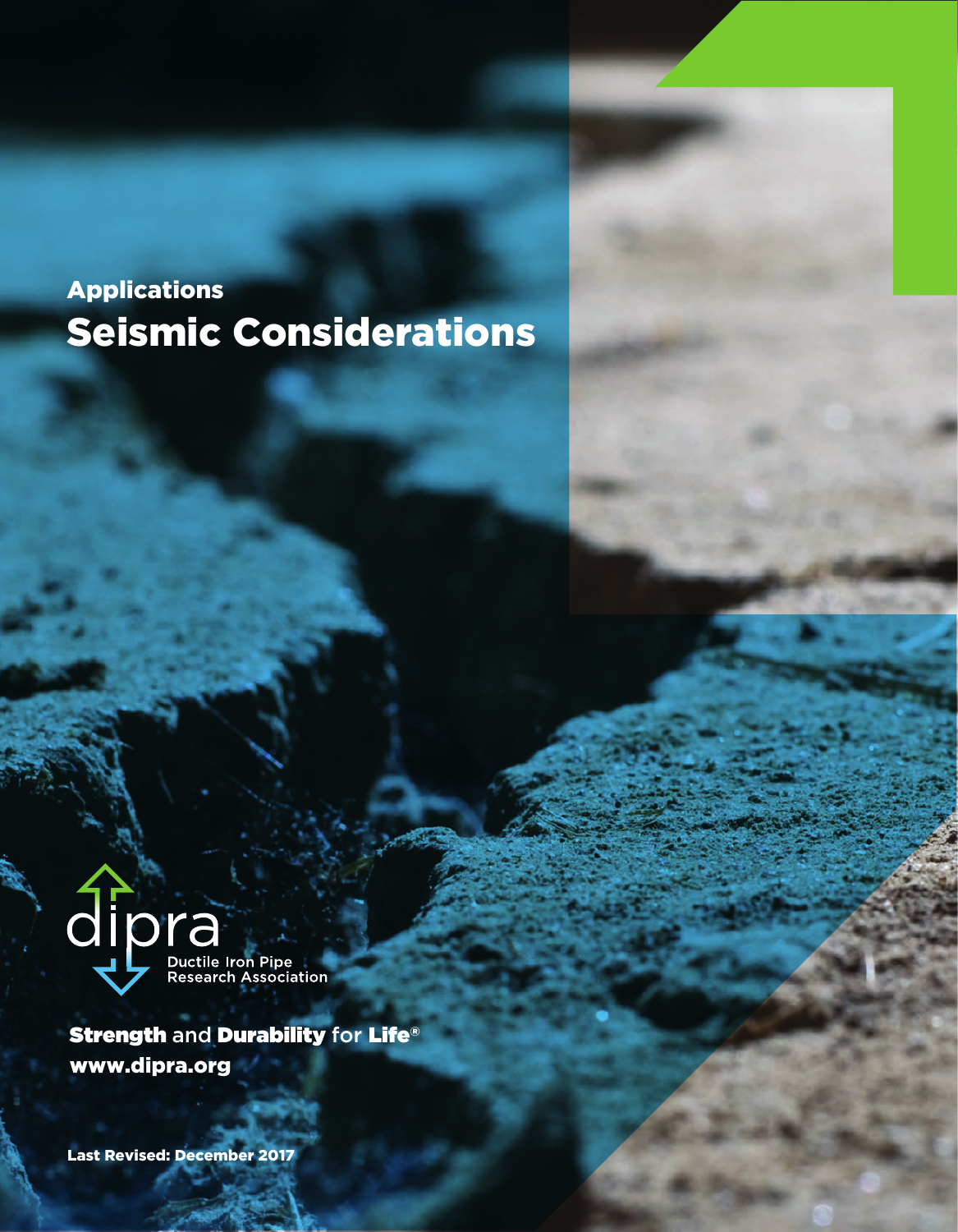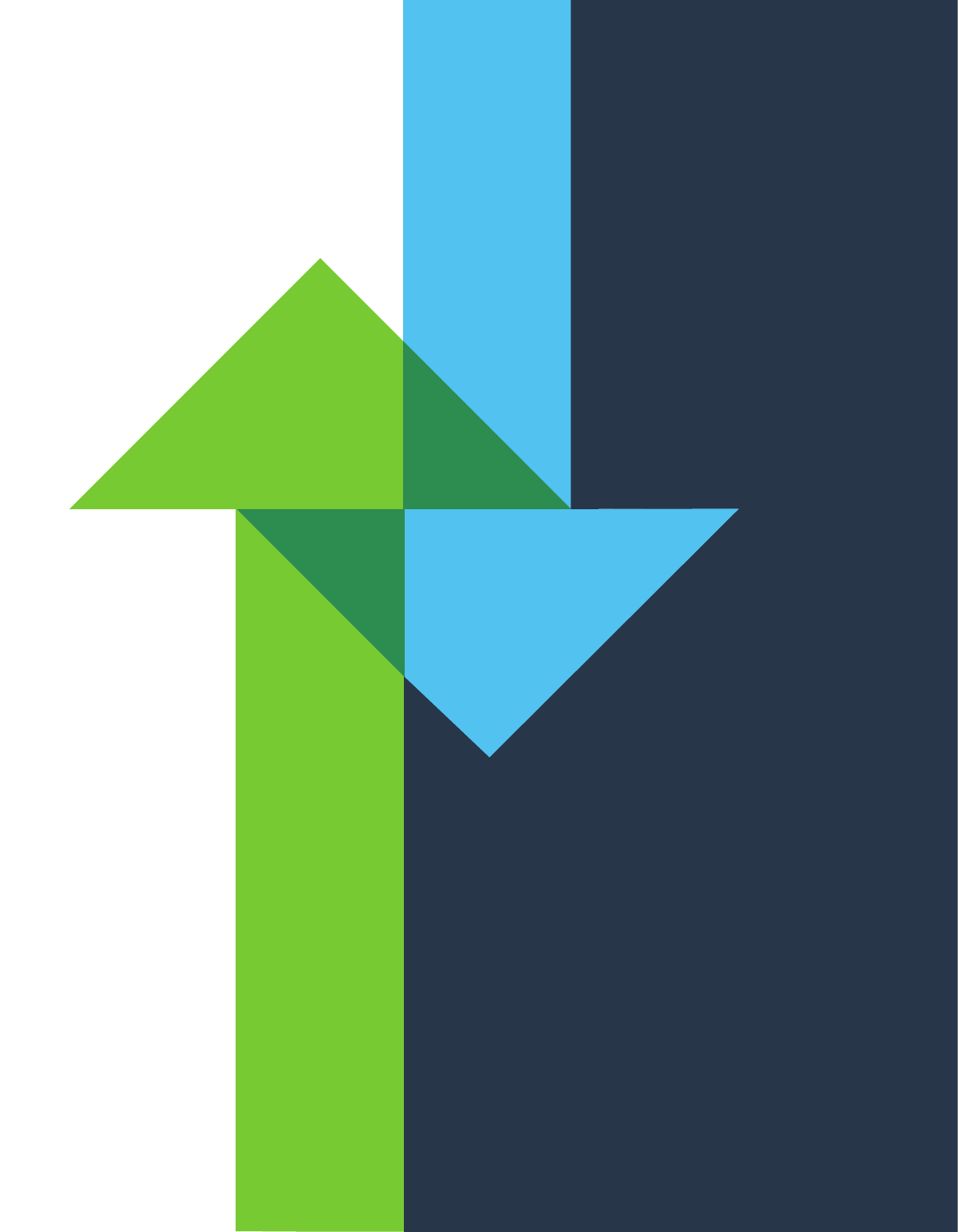According to the U.S. Geological Survey, more than 4,500 earthquake events of magnitude of 2.0 or greater occurred in North America in 2017. Most of these were minor, but 31 measured 5.0 or above on the Richter scale. At 5.0, the energy released in the earth is the equivalent of 200 tons of TNT.

The experiences of utilities in the aftermath of the more significant earthquakes led to the conclusion that, in seismic events, there is no better pipe material available than Ductile Iron Pipe.

### Permanent Ground Deformation

Earthquakes are caused when rock underground suddenly breaks along a fault. This sudden release of energy causes the seismic waves that make the ground shake, with the most damaging quakes causing permanent ground deformation. These loadings are temporary, but they are substantial.

#### Fault Types



There are various forms of ground deformation, the most important ones being liquefaction, ground rupture, landslides and avalanches. Shaking and ground rupture are the most noticeable effects of earthquakes, resulting in potential damage to infrastructure, above and below ground. Soil liquefaction occurs when the shaking of the ground causes water saturated granular soils to act as a liquid – the ground actually flows. Damage results to above-ground structures because their foundations are lost; and underground structures are damaged through a loss of support and flowing ground movement.

# Ruggedness and Durability

The rugged durability of Ductile iron pipe comes from its inherent strength (60,000 psi ultimate tensile strength, 42,000 psi yield tensile strength, 96,000 psi ultimate bending strength) combined with a standard wall thickness design (ANSI/AWWA C150/A21.50) to produce a pipe whose wall thickness can be as much as twice the thickness required to sustain the everyday loads it will experience.

### Effects of Earthquakes



Shaking



Fault

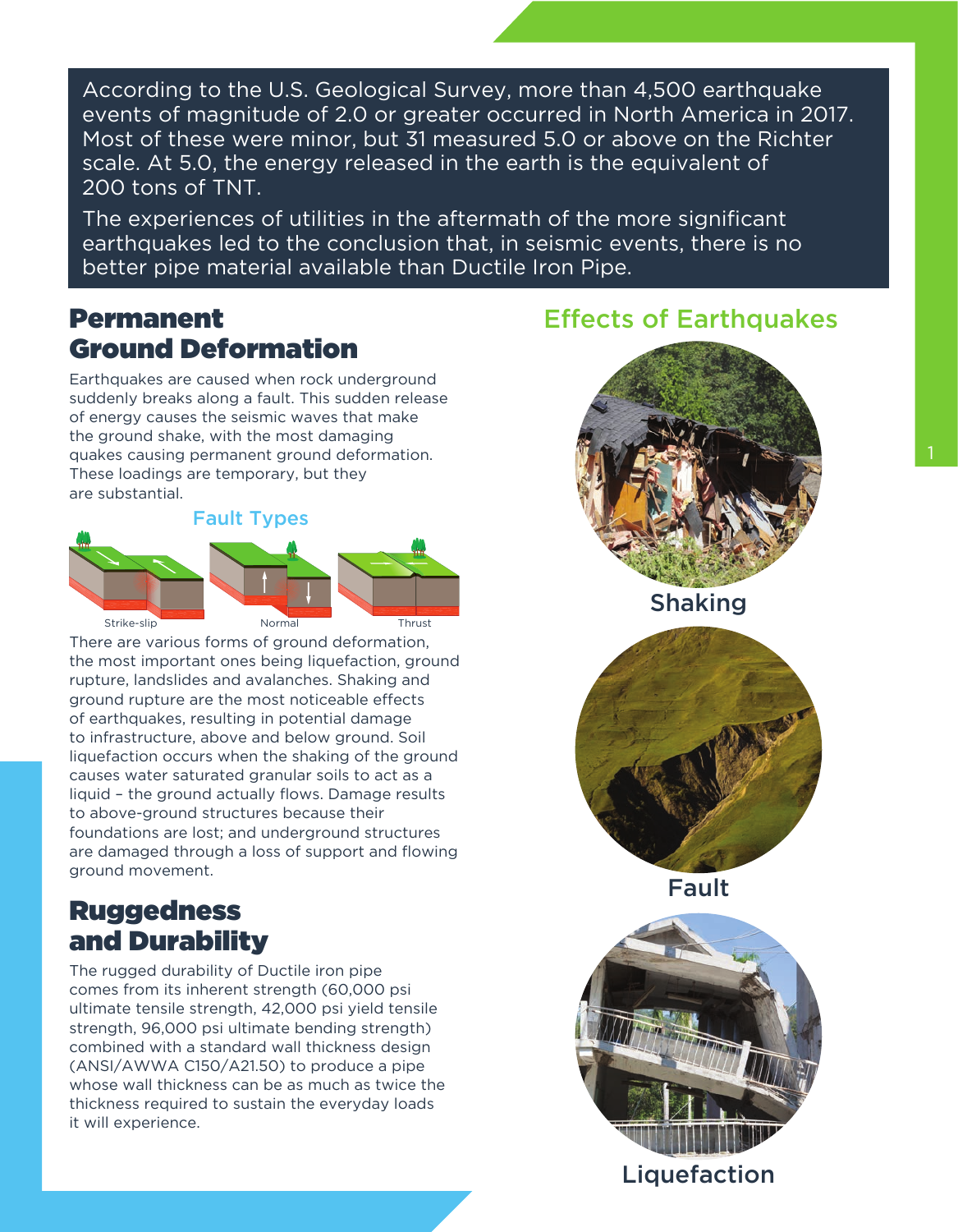This is evidenced from reports of pipe failures after major earthquakes such as San Fernando, CA (1971), Managua, Nicaragua (1972), Miyagi-Ken-Oki, Japan (1978), Mammoth Lakes, CA (1980), Northridge, CA (1994), Kobe, Japan (1995), and Christchurch, NZ (2011) to cite some of the more significant examples. Ductile iron pipe outperformed other pipe materials during these events because of its strength and flexibility.

In fact, as Game 3 of the 1989 World Series began in San Francisco, the Loma Prieta Earthquake shook the Bay Area. The area that was most heavily impacted by this earthquake reported a total of 69 water main failures. At this time, Ductile iron pipe accounted for roughly 20% of the water pipes in this system, and had no reported failures after the earthquake. However, all other water pipe materials in the this impacted area did report failures due to the effects of the earthquake.

# Joint Flexibility and Restraint

A contributing advantage to Ductile iron pipe is in its joints. The standard push-on joint is flexible, allowing slight changes in direction without using fittings. This flexibility also limits beam bending along the length of a Ductile iron pipeline.

This flexibility is useful under seismic events, allowing some lateral movement. Earthquakes also introduce forces that try to elongate or compress a pipeline along its length, which can be addressed using restrained joints and specialized couplings at discrete locations.

# Restrained Joints

Special restrained joints for Ductile iron pipe have been used for years. These joints maintain deflection, with the added benefit of preventing joint separation. Where large deformations are anticipated, the "ball and socket" restrained joint provides up to 15 degrees deflection and can be used in combination with expansion sleeves.

DIPRA member companies have also developed special joints that can facilitate the design and use of Ductile iron pipe in seismic areas. These seismic joints offer greater deflection and expansion/contraction capabilities when compared to conventional restrained joints.

### Available Ductile Iron Seismic Joints



American Earthquake Joint System



McWane Seismic Flex Coupling ™



U.S. Pipe TR-XTREME®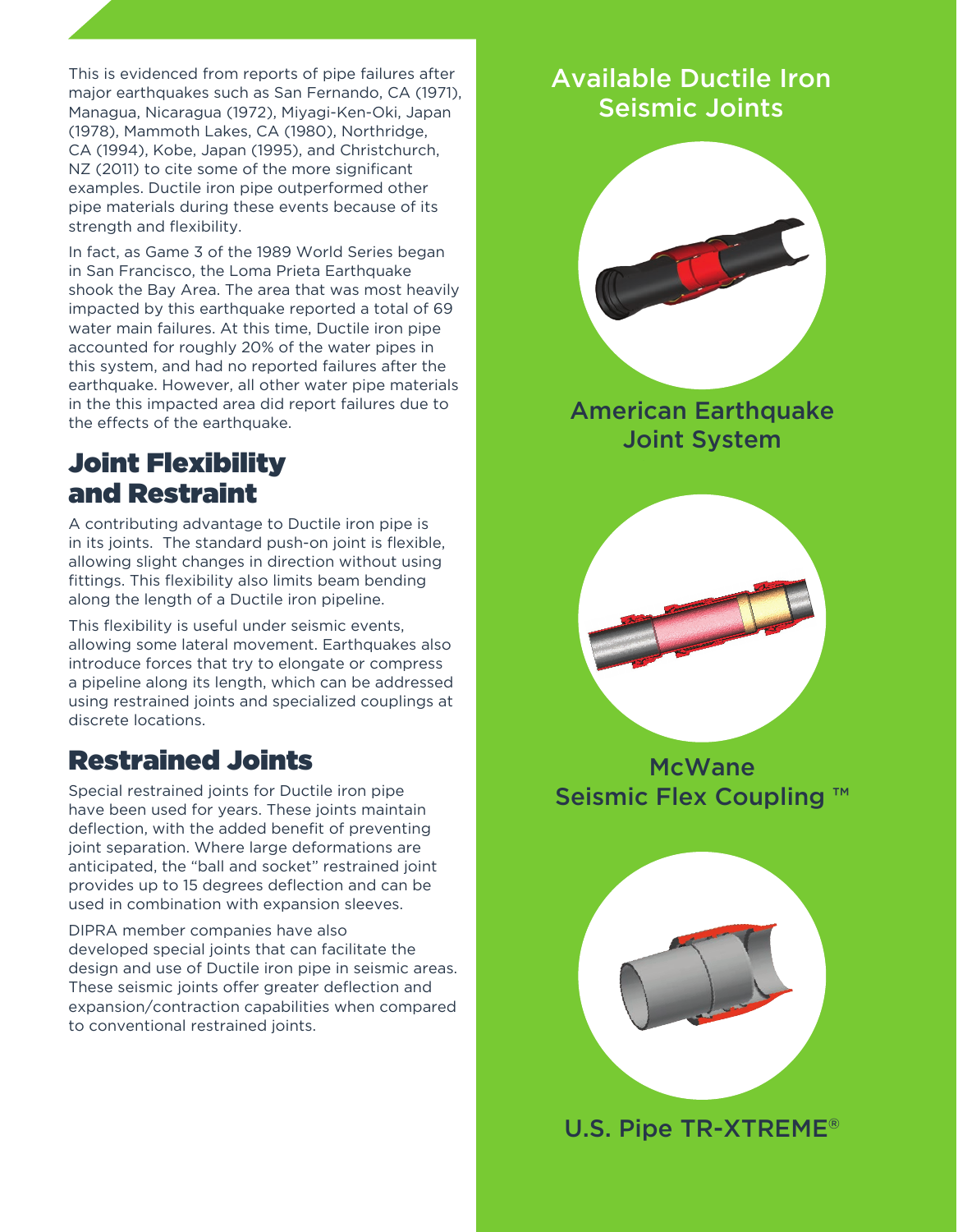

*Polyethylene encasement reduces the skin friction between pipe and soil thereby assisting pipe movement in seismic events.*

### Seismic Preparedness

Geographical areas where significant ground deformations occur include areas around known fault lines. Past experience may be a useful point of reference, but areas prone to seismic activity are documented through resources such as the United States Geological Survey. In addition, areas of potential liquefaction, landslides, and fault rupture, etc., can be identified.

### Mitigation

Several methods can be used to mitigate the effect of ground movements on underground pipeline infrastructures. Although not always possible, one obvious way is to avoid areas where significant deformations may occur. This can include the use of Horizontal Directional Drilling (HDD) to install a pipeline below the depths where soil liquefaction could result. Geotechnical mitigation can be used to limit lateral spread by installing earth-retaining structures. Also, installing gravel columns, grouting, etc., can reduce liquefaction susceptibility. During the design stage, a proper geotechnical evaluation and earthquake vulnerability assessment can help identify areas where special seismic designs are needed. Ductile iron pipe can be provided with restrained joints, expansion/contraction couplings and, where required, special seismic joints. Also, to minimize friction between the pipe and soil, Ductile iron pipelines can be installed using polyethylene encasement. This simple addition helps to reduce pipe strain during seismic events.

# International Standards

In 2006 the International Standards Organization (ISO) developed the first and only seismic design standard, ISO 16134, "Earthquake- and subsidenceresistant design of Ductile iron pipelines."

This standard recognizes the inherent strengths of Ductile iron pipe to withstand seismic loadings and added design considerations to prevent joint separation and accommodate expansion and contraction. The standard discusses qualitative design considerations and design resistance calculations.

### Japanese Experience

Japan is located in the Ring of Fire, an area surrounding the Pacific Ocean that is noted for the number of earthquakes and volcanic eruptions that occur and is subject to an earthquake every five minutes. There are approximately 2000 earthquakes a year that can be felt by people in Japan.

In the 1995 Kobe earthquake, Ductile iron pipe barrel failures were virtually non-existent and there was no damage to Ductile iron pipelines that had been installed using a seismic joint.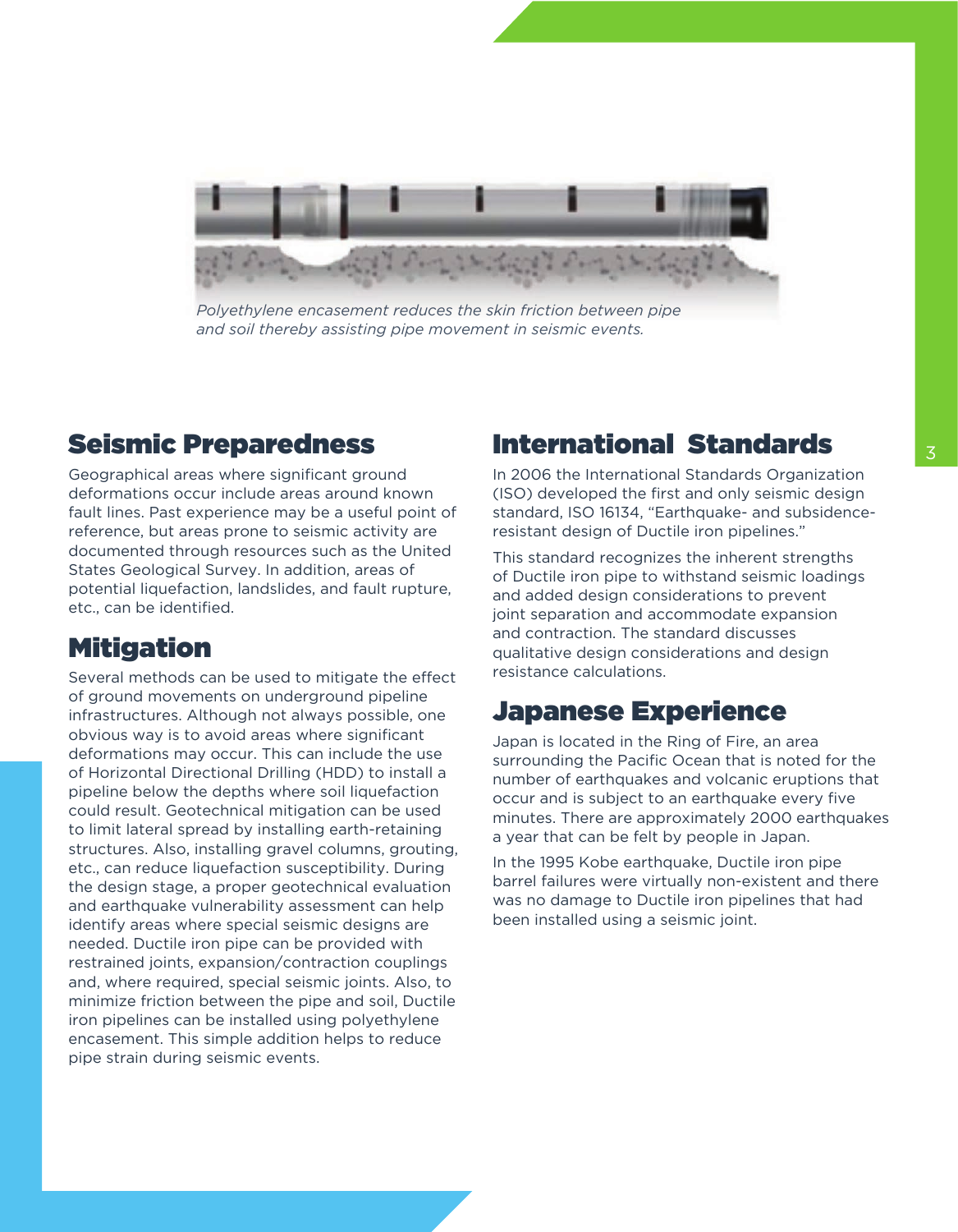# Kobe, Japan Water Pipeline Damage Rates

Failures/km

|                                                                 |          | <b>Pipe Material</b>          |                     |            |              |                    | <b>Liquefaction</b> |      |      |
|-----------------------------------------------------------------|----------|-------------------------------|---------------------|------------|--------------|--------------------|---------------------|------|------|
| <b>Type of Failure</b>                                          | Average* | <b>Ductile</b><br><b>Iron</b> | Cast<br><b>Iron</b> | <b>PVC</b> | <b>Steel</b> | Asbestos<br>Cement | 0%                  | 50%  | 100% |
| Barrel                                                          | 0.15     | 0.00                          | 0.63                | 0.38       | 0.34         | 1.24               | 0.13                | 0.25 | 0.22 |
| Fitting                                                         | 0.06     | 0.00                          | 0.31                | 0.17       | 0.03         | 0.04               | 0.04                | 0.17 | 0.08 |
| Pulled Joint                                                    | 0.47     | 0.47                          | 0.49                | 0.33       | 0.00         | 0.37               | 0.33                | 0.76 | 1.22 |
| Joint Failure                                                   | 0.06     | 0.00                          | 0.06                | 0.55       | 0.07         | 0.08               | 0.04                | 0.13 | 0.04 |
| Total                                                           | 0.74     | 0.47                          | 1.49                | 1.38       | 0.44         | 1.73               | 0.54                | 1.31 | 1.56 |
| No damage to specially designed seismic joint Ductile Iron Pipe |          |                               |                     |            |              |                    |                     |      |      |

\*Average computed on the basis of the total number of failures divided by the total length of pipe.

BALLANTYNE DONALD. "Seismic Vulnerability Assessment and Design of Pipelines." Journal (American Water Works Association), vol. 102, no. 5, 2010, pp. 88-97.

### **Summary**

Resilience can have many meanings in a pipeline's history. So often, we ask pipelines to do things that couldn't have been imagined at the time they were designed and installed. Ductile iron pipe has the inherent strength to withstand the kind of incredible stress that natural disasters, such as earthquakes, can place on an infrastructure. Much of the storied success of Ductile iron pipelines was achieved using standard designs, its strength and durability providing a primary defense. Today, with awareness of the potential for seismic loadings growing and the need to keep pipelines in service during those events, additional features such as restrained joints, expansion couplings, and polyethylene encasement become a part of a properly designed Ductile iron pipeline. Adding to the arsenal of defenses against severe earthquake loadings, DIPRA member companies all offer special seismic joints.

There is a record of success for Ductile iron pipe in significant earthquakes throughout the world. These are lessons learned. With proper seismic designs, to include the newest available seismic mitigation appurtenances, your Ductile iron pipeline can provide the confidence that can only come from installing the best possible pipe material.

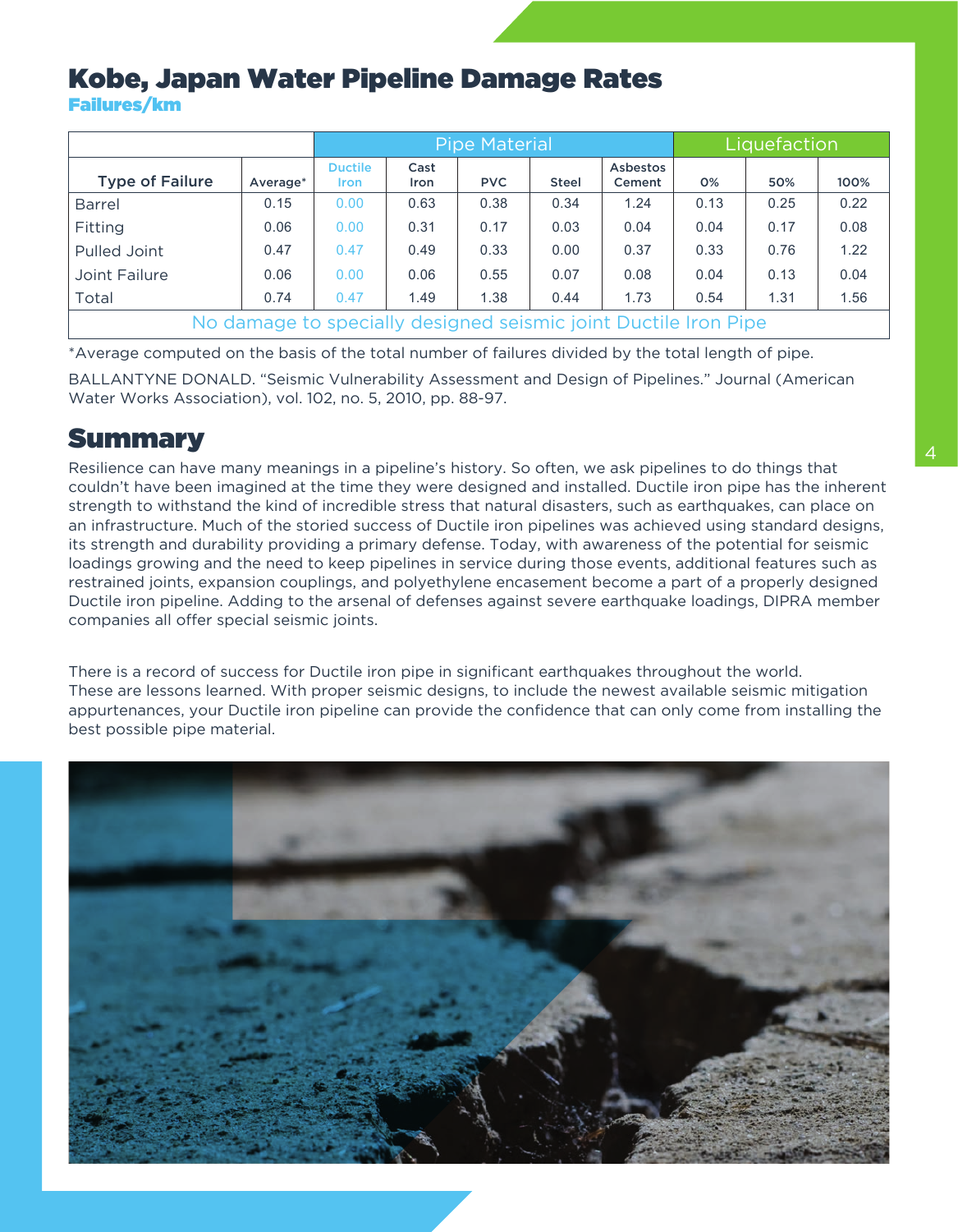### For more information contact DIPRA or any of its member companies.

#### Ductile Iron Pipe Research Association

An association of quality producers dedicated to the highest pipe standards through a program of continuing research and service to water and wastewater professionals.

P.O. Box 190306 Birmingham, AL 35219 205.402.8700 Tel www.dipra.org

#### Social Media

Get in the flow with Ductile iron pipe by connecting with us on Facebook, Twitter, and LinkedIn.

Visit our website, **www.dipra.org/videos**, and click on the YouTube icon for informational videos on Ductile iron pipe's ease of use, economic benefits, strength and durability, advantages over PVC, and more.



#### Member Companies

AMERICAN Ductile Iron Pipe P.O. Box 2727 Birmingham, Alabama 35202-2727

Canada Pipe Company, Ltd. 55 Frid St. Unit #1 Hamilton, Ontario L8P 4M3 Canada

McWane Ductile P.O. Box 6001 Coshocton, Ohio 43812-6001

United States Pipe and Foundry Company Two Chase Corporate Drive Suite 200 Birmingham, Alabama 35244